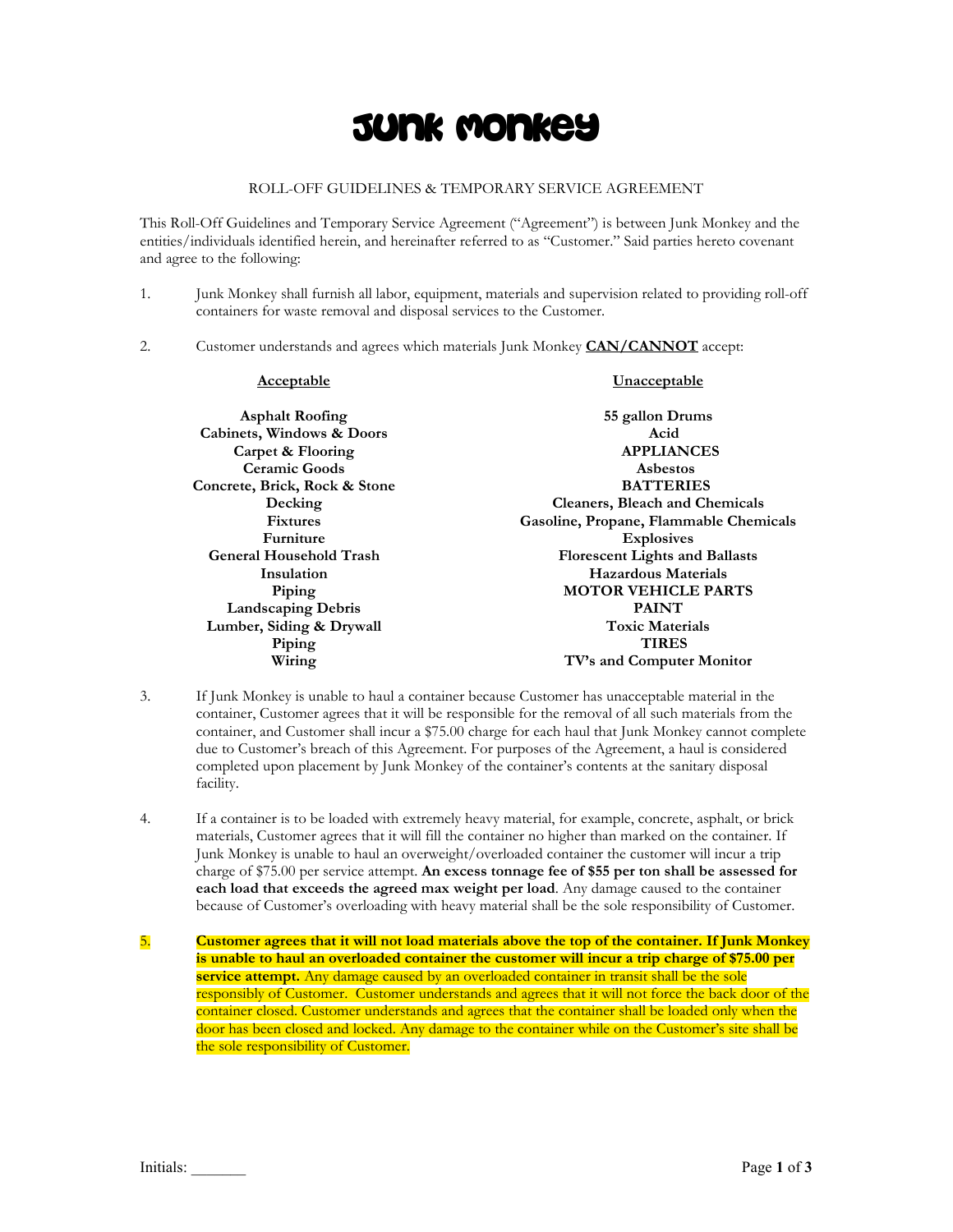- 6. Customer understands and agrees to keep the area around the container clear, and Customer will utilize its best efforts to afford truck access to the container. If Junk Monkey is unable to haul a container because access to the container is blocked or obstructed, a \$75.00 trip charge fee shall be assessed for each container that is blocked or obstructed.
- 7. Customer agrees to indemnify and hold harmless Junk Monkey and its employees for any direct or consequential damage caused by container placement, loading, and removal, including but not limited to broken or cracked driveways, sidewalks, damage to lawns, trees, shrubs, etc.
- 8. It is expressly agreed that Junk Monkey is not liable to Customer for any delays in the performance of this Agreement for any incidental events arising from or caused by vehicle breakdown, motor vehicle accident, fires, strikes, war, or inclement weather.
- 9. In the event Customer issues a payment or payments, including, but not limited to checks or credit card payments, which are dishonored for any reason, Customer shall pay a service charge to Junk Monkey in the amount of \$25.00 for each such item dishonored.
- 10. Junk Monkey reserves the right to assign any outstanding debts under this Agreement to a third party agency or attorney for collections. Customer shall subsequently pay Junk Monkey its collection costs. Should circumstances require suit to be brought for collection of said debt, Customer agrees that it is liable for any and all attorney's fees and court costs incurred by Junk Monkey relating to such legal action.
- 11. A container deposit of a determined amount by Junk Monkey, per container shall be paid to Junk Monkey by Customer at the inception of this Agreement. Upon Customer's breach or cancellation of the Agreement, Junk Monkey shall apply the deposit to any unpaid balance due, or cancellation fee. By retaining the deposit, Junk Monkey in no way relinquishes or waives any of its rights to collect further monies due and/or to pursue claims for damage from Customer.
- 12. Customer agrees to indemnify and hold Junk Monkey harmless from and against any and all claims, demands, regulatory proceedings, and all damages, costs (including, without limitation, settlement costs), and expenses (including, without limitation, reasonable attorneys' fees) arising from or relating to any claim pertaining to contamination or adverse effects on the environment, or any violation of governmental laws, regulations or orders relating to waste handling and disposal.
- 13. Notwithstanding any of the foregoing, Junk Monkey reserves the right to cancel this Agreement at any given time, for any reason, and shall not be liable to Customer for any cost incurred, direct, indirect, consequential, or otherwise.
- 14. This Agreement contains the entire understanding between the parties and may not be altered or waived except by a writing signed by both the parties. No waiver by either party of the breach of any term or condition of this Agreement will constitute a waiver of, or consent to, any subsequent breach of the same or any other term or condition of this Agreement.
- 15. If any provision of this Agreement is or becomes invalid or unenforceable under any applicable statute or rule of law, this Agreement shall be enforced to the maximum extent possible. The waiver or failure of either party to exercise in any respect any right provided for herein shall not be deemed a waiver of any right hereunder.
- 16. This Agreement will be governed by the law of the state of Texas, applicable to contracts executed and to be performed entirely in the state of Texas.
- 17. PAYMENT TERMS: Terms are 15 days from the date of invoice. Invoices remaining unpaid after 15 days shall be assessed a late fee of eighteen percent (18%) per annum. Please submit payment to Junk Monkey, LLC: 6349 Canyon Dr. Amarillo, TX 79110

Initials: Page 2 of 3